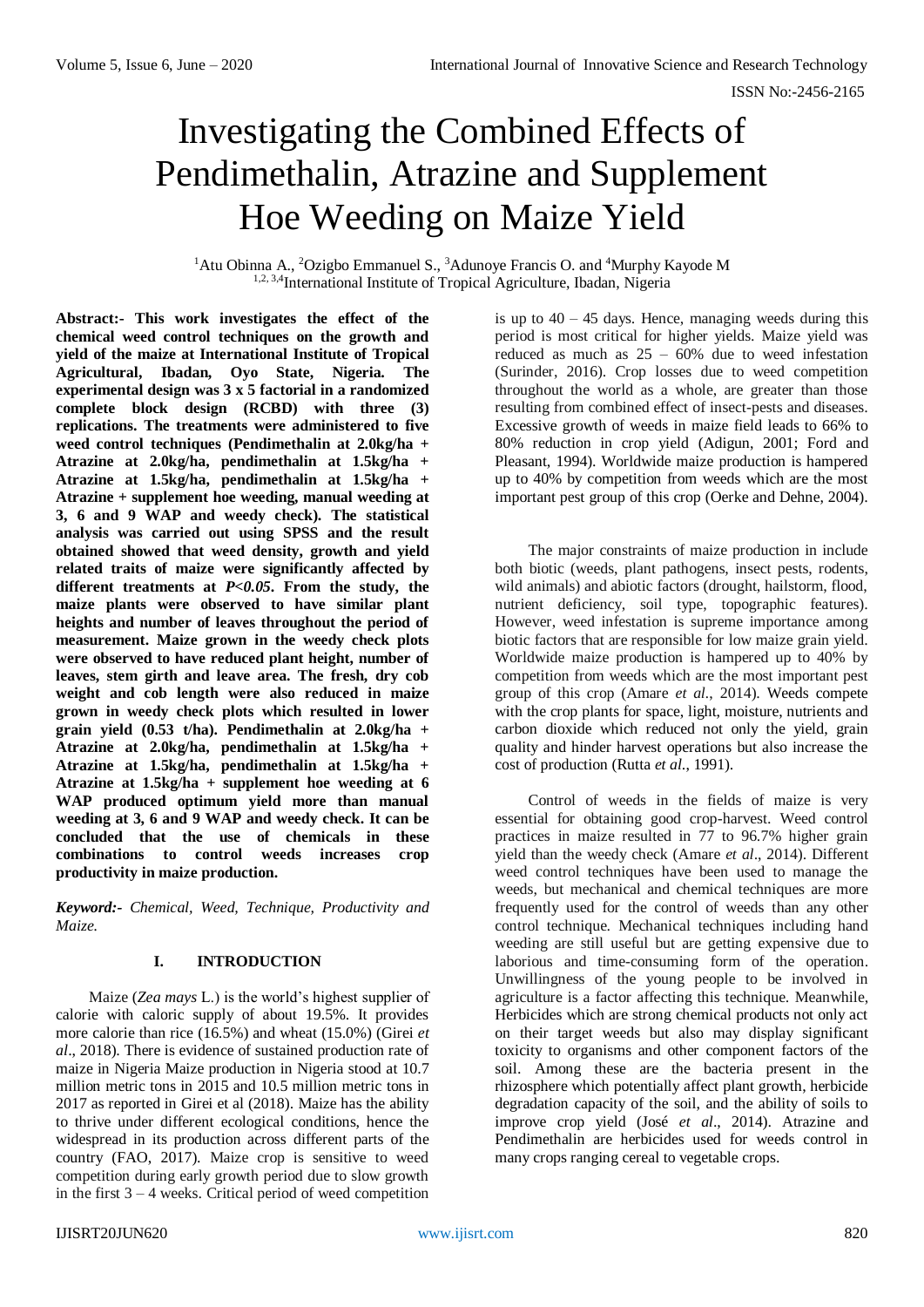Manual weeding which is a form of cultural technique is tedious and associated with drudgery and time consuming. Therefore, this study is aimed at investigating the effect of weed control techniques on growth and yield of maize using a chemical control technique.

## **II. METHODOLGY**

### *Area of the Study*

The field experiment was conducted at the International Institute of Tropical Agriculture (IITA) Ibadan, Oyo State, Nigeria located at latitude  $7^0$  25'0" N, longitude  $3^{0}39'4''$  E and altitude 225 m above sea level. Agro-meteorological data of the site such as temperature, sunshine hour, average rainfall, and average relative humidity were taken from the month of January to August. The experiment was carried out in a humid tropical zone characterized by temperature ranging between  $21 - 42^{\circ}C$ with a maximum temperature of  $26.46^{\circ}$ C and relative humidity of 74.55%. The rainfall regime was bimodal with peaks in the months of June and September with total annual rainfall of 1420.06 mm. The soil belongs to the order of Ultisol and the rainfall started appreciably in April and ended in October with a little break in August (August break) leaving November through March as a dry period.

## *Sample Preparation*

The soil samples were taken using a sampling auger and air-dried at room temperature for 5 days and crushed into powder to pass through a 2 mm mesh sieve. The samples were analysed to determine the physical and chemical properties of the soil. The sample analysis was done at IITA's lab and the following physio-chemical properties of the site were taken such as textural class, clay, silt, sand, and pH (physical properties) and exchangeable cations: Ca, Mg, K, Na, Zn, Mn, Cu, Fe, ECEC, and exchangeable acidity.

# *Experimental Design*

The design of the experiment was a factorial laid out in a randomized complete block design (RCBD) with three (3) replications. There were fifteen treatments combinations as shown below:  $W_1$  Pendimethalin at 2.0 kg/ha + Atrazine at 2.0 kg/ha; W<sup>2</sup> Pendimethalin at 1.5 kg/ha + Atrazine at 1.5 kg/ha; W<sup>3</sup> Pendimethalin at 1.5 kg/ha + Atrazine at 1.5

 $kg/ha + Supplementary hoe weeding at 6 WAP; W<sub>4</sub> Manual$ weeding at 3, 6 and 9 WAP;  $W_5$  Weedy check. The experimental field was mechanically ploughed and harrowed using a tractor. Each plot was measured in 3 m x 4 m with spacing 0.5 m apart. Allay of 1 m separated one block from one another. The total number of plots laid out in the entire experiment was 45. Maize seeds (ACR 91 SUWAN 1 hybrid) were obtained from the Institute (IITA), Ibadan. The maize seed was sown at the depth of 2 cm per hole and thinned down to 2 plants per stand after the emergence. Blanket application of compound fertilizer, nitrogen, phosphorus and potassium (NKP) 15:15:15 were applied four (4) weeks after planting at the rate of 400 kg/ha. Weeding was carried out following the treatment structures outlined.

## *Data Collection*

The following data were collected: growth parameters such as plant height was taken using a measuring tape; leaf area was taken using a Saxena and Singh's equation (length and width upper flag leaf and multiplied by 0.75, a constant); days to 50% tassle was recorded by counting the number of maize plants in all of the replicated plots at the growth stage of the plants when 50% of the plants on the plot had developed tassels; days to 50% silk was recorded by counting the number of maize plants in all the replicated plots when 50% of maize plants on the plot had developed silks. Similarly, the yield parameters such as fresh cob weight; dry cob weight; shelling percentage; grain yield were taken. While the weed fresh and dry weight were also determined at 3, 6 and 9 WAP. Weed samples were collected with  $0.5 \text{ m}^2$  quadrate in a diagonal transect in each of the plots twice. The weeds were then named, sorted into their morphological group (broadleaves, grasses and sedges), counted and weighed before and after oven drying at  $70^0$ C to a constant weight.

# *Statistical Analysis*

The data collected were statistically analyzed using the analysis of variance (ANOVA) described by Steel and Torrie (1980) while mean separation for significant means was done using Duncan's Multiple Range Test (DMRT). Pearson correlation was used to determine the relationship between the weed dry matter, growth and yield parameters.

#### **III. RESULTS**

# *Effect of the Chemical Weed Control Techniques on the Growth Parameters*

The result obtained from this study showed that chemical weed control treatments used had a significant effect on the height of the maize plant in 3, 6, and 9 WAP. Similarly, there was no significant difference on the number of leaves in the maize plants in 3, 6, and 9 WAP. However, manual weeding in the 9 weeks after planting (WAP) had a significant difference on the rest of the results (Table 1).

| Treatment | Plant Height (cm)    |         |         | No of Leaves |        |         |  |
|-----------|----------------------|---------|---------|--------------|--------|---------|--|
|           | Weeks after planting |         |         |              |        |         |  |
|           |                      |         |         |              |        |         |  |
| W1        | 44.00a               | 99.00a  | 194.50a | 4.73ab       | 10.64a | 13.93ab |  |
| W2        | 45.56a               | 100.40a | 192.60a | 4.84a        | 10.24a | 13.56b  |  |
| W3        | 43.67a               | 99.50a  | 198.40a | 4.78ab       | 10.18a | 13.58b  |  |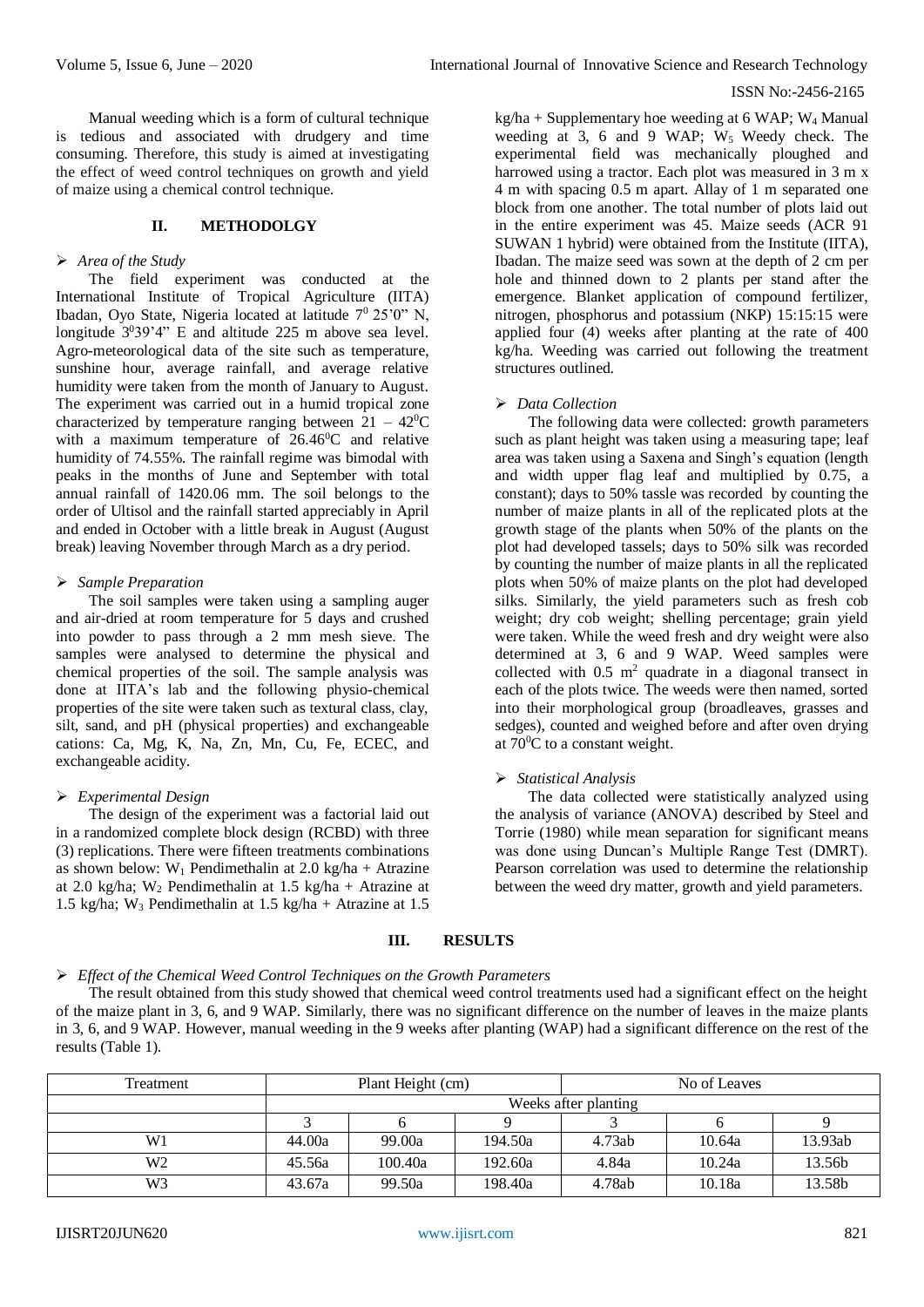| W4           | 45.11a     | 97.70a    | 197.30a    | 4.64ab            | 10.53a    | 14.22a    |
|--------------|------------|-----------|------------|-------------------|-----------|-----------|
| W5           | 41.89a     | 96.40a    | 182.20b    | 4.44b             | 10.14a    | 13.8ab    |
| <b>SED</b>   | . 69       | 4.08      | $5.49*$    | 0.166             | 0.365     | $0.217*$  |
| LSD(0.05)    | Ns.        | <b>Ns</b> | <b>Ns</b>  | <b>Ns</b>         | Ns        | ns        |
| $S \times W$ | $0.407$ ns | 0.402ns   | $0.723$ ns | 0.0 <sub>ns</sub> | $0.44$ ns | $0.14$ ns |
| <b>SED</b>   | 2.928      | 7.06      | 9.51       | 0.06ns            | $0.44$ ns | $0.14$ ns |

Table 1:- Effect of Chemical Weed Control Techniques on the Growth Parameters.

W1: pendimethalin at 2.0kg/ha + Atrazine at 2.0kg/ha

W2: pendimethalin at 1.5kg/ha + Atrazine at 1.5kg/ha

W3: pendimethalin at  $1.5\text{kg/ha} + \text{Atrazine at } 1.5\text{kg/ha} + \text{supplementary hoe weeding at } 6\text{WAP}$ 

W4: Manual weeding at 3, 6 and 9WAP

W5: Weed Check

#### *Effect of Chemical Weed Control Techniques on the Developmental Parameters*

The result obtained showed that the chemical weed control treatments applied had no significant effect (*P<0.05*) on the maize number of days to 50% silking and tasselling. But there was a significant difference in the ear length of the maize plants in all the treatments (Table 2).

| Treatment      | Days to 50% tasselling | Days to 50% Silking | Ear Length |  |
|----------------|------------------------|---------------------|------------|--|
|                |                        |                     |            |  |
| W <sub>1</sub> | 60.22a                 | 63.64a              | 16.20a     |  |
| W <sub>2</sub> | 60.89a                 | 63.00a              | 19.22a     |  |
| W <sub>3</sub> | 60.33a                 | 64.00a              | 18.87a     |  |
| W4             | 60.11a                 | 63.33a              | 18.22a     |  |
| W <sub>5</sub> | 60.67a                 | 64.56a              | 17.69a     |  |
| <b>SED</b>     | 0.23                   | 0.21                | 1.42       |  |
| LSD(0.05)      | <b>Ns</b>              | <b>Ns</b>           | ns.        |  |
| S x W          | 0.96 <sub>ns</sub>     | 1.29ns              | 8.36ns     |  |
| <b>SED</b>     | 1.637                  | 2.14                | 0.25       |  |

Table 2:- Effect of the Chemical Weed Control Techniques on Developmental Paraments

W1: pendimethalin at 2.0kg/ha + Atrazine at 2.0kg/ha

W2: pendimethalin at 1.5kg/ha + Atrazine at 1.5kg/ha

W3: pendimethalin at  $1.5\text{kg/ha} + \text{Atrazine}$  at  $1.5\text{kg/ha} + \text{supplementary}$  hoe weeding at 6WAP

W4: Manual weeding at 3, 6 and 9WAP

W5: Weed Check

#### *Effect of the Chemical Weed Control Techniques on the Yield Components of the maize Plant*

The result obtained from the study showed that there was a significant difference *(P< 0.05)* observed among the weed control treatments on the fresh cob weight of maize. W<sub>3</sub> (pendimethalin at 1.5 kg/ha + Atrazine at 1.5nkg/ha + supplementary hoe weeding at 6 WAP) had higher fresh cob weight (2.20 g) than maize grown in weedy check plot (1.64 g). Also, the result of the weed control treatments had no significant effect on the dry cob weight and cob length of the maize, though a reduced dry cob weight was observed in weedy check plot (0.21 g) (Table 3).

| Treatment      | Fresh Cob Weight (g) | Dry Cob Weight (g) | Cob Length (cm)    | Shelling percentage | Grain Yield (t/ha) |
|----------------|----------------------|--------------------|--------------------|---------------------|--------------------|
| W1             | 2.01ab               | 0.37a              | 20.29a             | 56.20a              | 0.68a              |
| W <sub>2</sub> | 1.89ab               | 0.35a              | 20.18a             | 58.20a              | 0.57a              |
| W3             | 2.20a                | 0.29a              | 20.37a             | 59.70a              | 0.503a             |
| W4             | 1.93ab               | 0.26a              | 19.27a             | 58.10a              | 0.534a             |
| W5             | 1.64b                | 0.21a              | 19.58a             | 61.20a              | 0.534a             |
| <b>SED</b>     | 0.37                 | 0.13               | 2.12               | 4.94                | 0.043              |
| LSD(0.05)      | $0.366*$             | <b>Ns</b>          | <b>Ns</b>          | <b>Ns</b>           | ns                 |
| $S \times W$   | 0.63ns               | 0.11ns             | 2.02 <sub>ns</sub> | 8.55 <sub>ns</sub>  | 0.435              |
| <b>SED</b>     | 0.9                  | 0.02               | 0.25               | 4.94                | 0.075              |

Table 3:- Effect of the Chemical Weed Control Techniques on the Yield Components of the Plant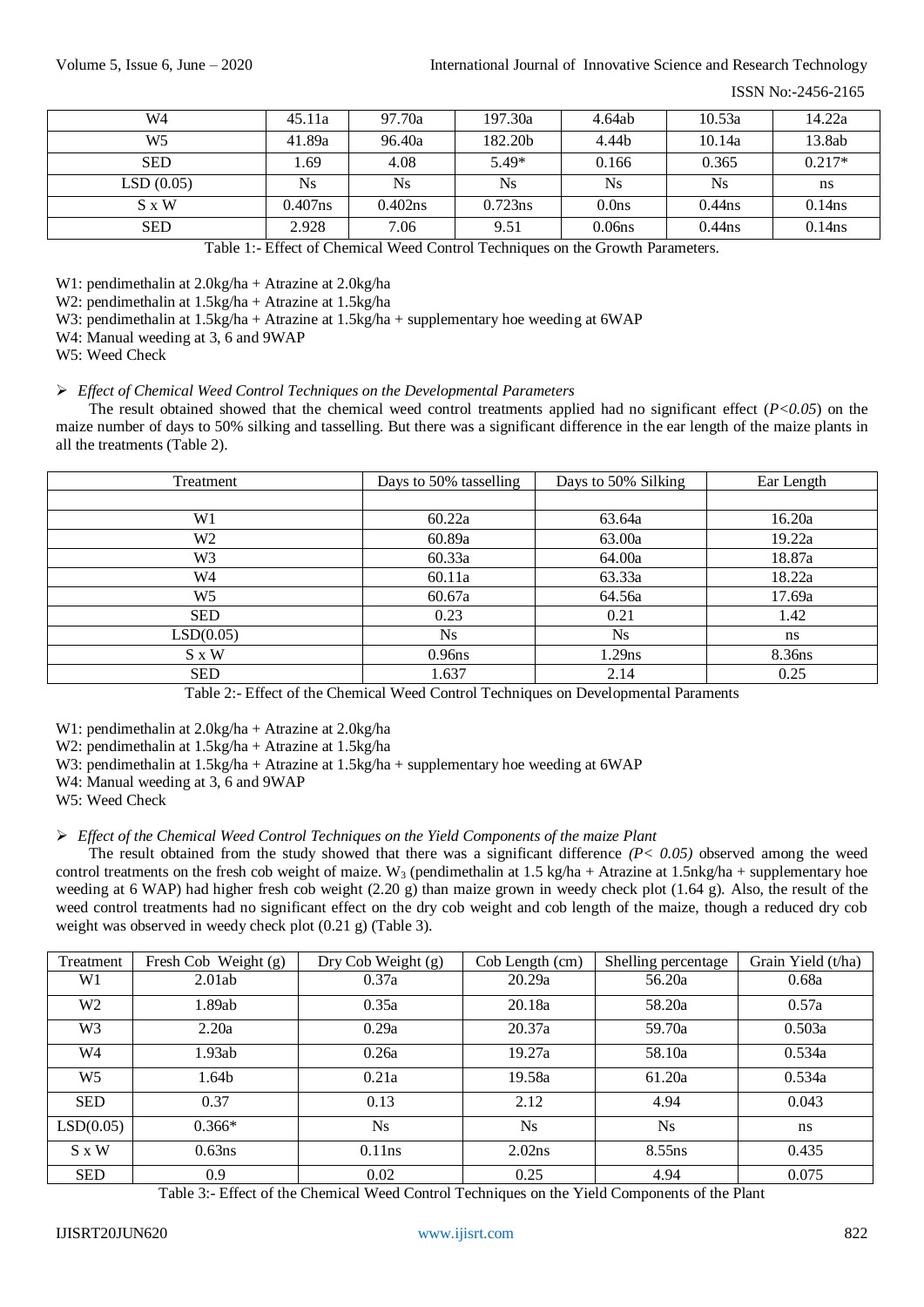W1: pendimethalin at 2.0kg/ha + Atrazine at 2.0kg/ha

W2: pendimethalin at 1.5kg/ha + Atrazine at 1.5kg/ha

W3: pendimethalin at 1.5kg/ha + Atrazine at 1.5kg/ha + supplementary hoe weeding at 6WAP

W4: Manual weeding at 3, 6 and 9WAP

W5: Weed Check

#### *Effect of the Chemical Weed Control Techniques on Weed Parameters*

The chemical weed control treatments applied had no significant effect  $(P < 0.05)$  on both weed fresh weight and dry weight at 3, 6 and 9 WAP (Table 4)

| Treatment  |                      | Weed Fresh Weight (g) |            | Weed dry weight (g) |          |          |  |  |
|------------|----------------------|-----------------------|------------|---------------------|----------|----------|--|--|
|            | Weeks after planting |                       |            |                     |          |          |  |  |
| W1         | 0.15a                | 0.35a                 | 0.35a      | 0.06a               | 0.05a    | 0.07a    |  |  |
| W2         | 0.15a                | 0.25a                 | 0.37a      | 0.03a               | 0.05a    | 0.07a    |  |  |
| W3         | 0.14a                | 0.29a                 | 0.33a      | 0.04a               | 0.05a    | 0.07a    |  |  |
| W4         | 0.16a                | 0.30a                 | 0.37a      | 0.03a               | 0.05a    | 0.07a    |  |  |
| W5         | 0.17a                | 0.29a                 | 0.35a      | 0.03a               | 0.05a    | 0.07a    |  |  |
| <b>SED</b> | 0.015                | 0.026                 | 0.031      | 0.003               | 0.005    | 0.007    |  |  |
| LSD(0.05)  | $0.366*$             | Ns.                   | Ns.        | N <sub>S</sub>      | ns       | ns.      |  |  |
| S x W      | 0.028ns              | 0.045ns               | $0.054$ ns | $0.0054$ ns         | 0.0013ns | 0.0013ns |  |  |
| <b>SED</b> | $0.00^{\circ}$       | 0.01                  | 0.01       | $0.00^{\circ}$      | 0.00     | 0.00     |  |  |

Table 4:- Effect of the Chemical Weed Control Techniques on the Weed Parameters

W1: pendimethalin at 2.0kg/ha + Atrazine at 2.0kg/ha

W2: pendimethalin at 1.5kg/ha + Atrazine at 1.5kg/ha

W3: pendimethalin at 1.5kg/ha + Atrazine at 1.5kg/ha +

supplementary hoe weeding at 6WAP

W<sub>4</sub>: Manual weeding at 3, 6 and 9WAP

W5: Weed Check

# **IV. DISCUSSIONS**

For the plant height, in the 3 weeks after planting (WAP), the treatment  $W_2$ , pendimethalin at 1.5kg/ha + Atrazine at 1.5kg/ha was found to have the highest result of the plant height (45.56 cm) while the treatment  $W_5$ , the weedy check in contrary, has the lowest plant height (41.89 cm). Similarly, in 6 WAP *W2*, pendimethalin at 1.5kg/ha + Atrazine at 1.5kg/ha tops the plant height with 100.40 cm while  $W_5$ , the weedy check takes the lowest result at 96.40 cm. Also, in 9 WAP,  $W_3$ , pendimethalin at 1.5 kg/ha + Atrazine at 1.5 kg/ha + supplementary hoe weeding was found with the highest result (198.40 cm) while the *W5*, the weedy check still possessed the lowest result of the plant height (182.20 cm). This confirms with the similar result obtained by Rana *et al.,* (2016) where Atrazine at 1.5 and 2.0 kg/ha were used to reduce the effects of the weed in the field over a weedy check. On the number of leaves of the maize plant as a growth parameter, the treatment *W2*, pendimethalin at 1.5kg/ha + Atrazine at 1.5kg/ha was found to have the highest number of plant leaves in 3 WAP (4.85) as  $W_5$ , the weedy check had the lowest  $(4.44)$ . In 6 WAP, *W1,* pendimethalin 2.0kg/ha + Atrazine 2.0kg/ha had the highest plant leaves numbers (10.64) while *W5*, the weedy check got the lowest plant leaves number (10.14). Also, as was observed in 9 WAP, the treatment *W4*, manual weeding had the highest number of plant leaves (14.22) while the *W*<sub>5</sub>, the weedy check had the lowest (13.80). As reported in Rana *et al.,* (2016), that these were possible due to better

weed control efficiency in the pre-emergence treatments over the weedy check.

The development parameters presented in table 2 above described the tasselling and silking percentage of the maize plant. From the result obtained, it was observed that the treatment  $W_2$ , pendimethalin at  $1.5\text{kg/ha}$  + Atrazine at 1.5kg/ha applied gave the highest tasselling percentage of 60.89 while *W4*, manual weeding had the lowest percentage (60.11). The maximum percentage silking of the plant (64.56) was gotten when *W5*, the weedy check treatment method was applied. While the lowest silking percentage  $(63.00)$  was obtained when the treatment  $W_2$ , pendimethalin at 1.5kg/ha + Atrazine at 1.5kg/ha was applied. Also, the maximum ear length of the plant (19.22cm) was gotten when *W2*, pendimethalin at 1.5kg/ha + Atrazine at 1.5kg/ha was introduced whereas the lowest result (16.20 cm) was found when  $W_l$ , pendimethalin 2.0kg/ha + Atrazine 2.0kg/ha was applied. The above resulted corroborated with the findings of Kumar *et al*., (2012); Kolage *et al*., (2004) and Rana *et al.*, (1998).

On the yield components of the maize plant presented in the Table 3 above revealed *W2*, pendimethalin at 1.5kg/ha + Atrazine at 1.5kg/ha had the highest yield of fresh cob weight at 2.20g while *W5*, the weedy check treatment had the lowest result at 1.64g. A similar result was reported in an article written by Rana *et al.*, (2016) and Kumar *et al*., (2012). Although there was no significant difference in dry cob weight of the plant at  $p < 0.05$ , however,  $W<sub>1</sub>$ , pendimethalin 2.0kg/ha + Atrazine 2.0kg/ha applied had the highest result at 0.37g while the *W5*, the weedy check treatment had 0.21g as the lowest result of the dry cob weight. Rana *et al*., (2016) conformed with the above result. For the cob length yield, it was discovered that *W<sup>3</sup>* pendimethalin at 1.5kg/ha + Atrazine at 1.5kg/ha +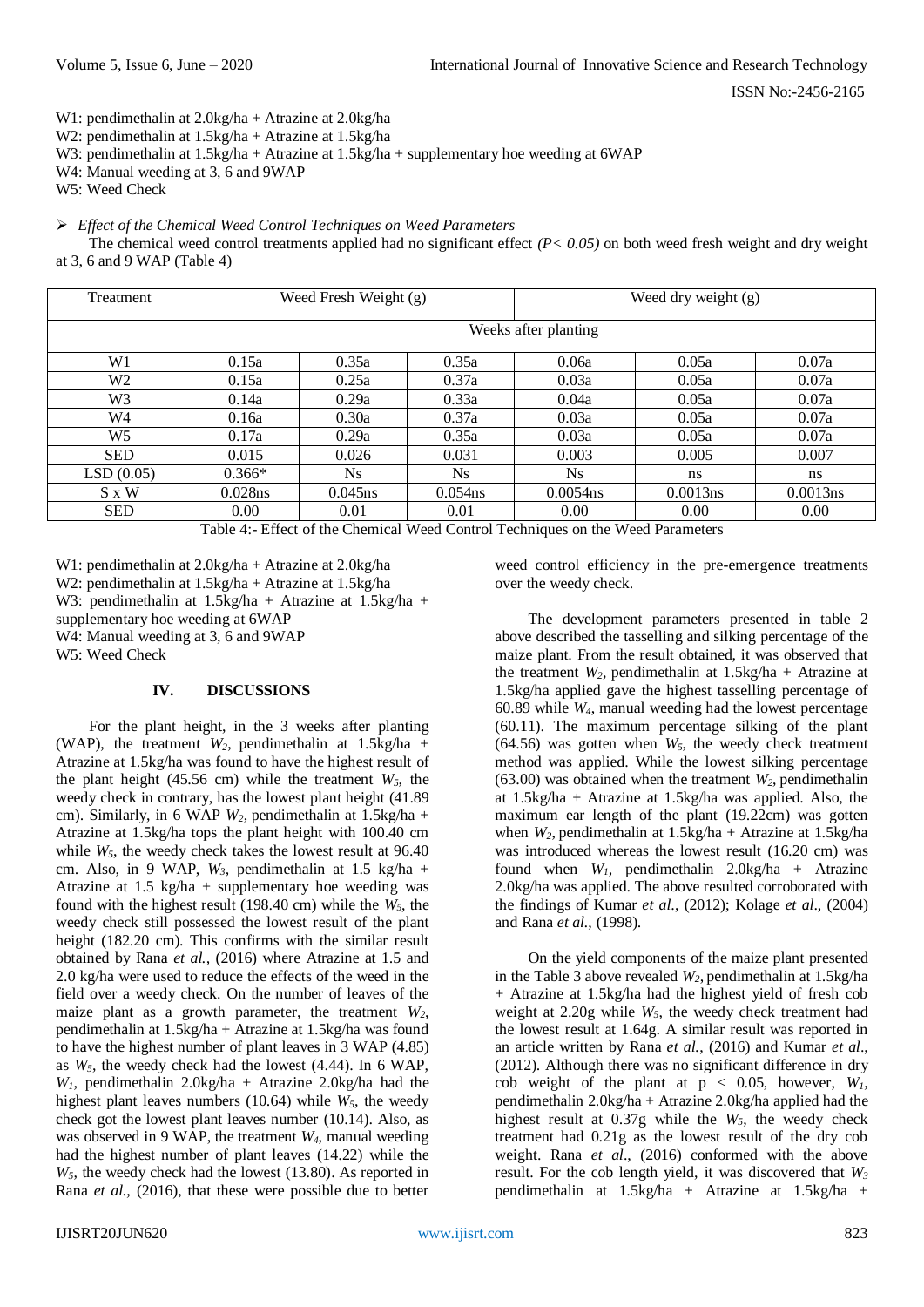supplementary hoe weeding is good combination which gave the highest yield  $(20.37 \text{ cm})$  while  $W_4$  gave the lowest yield (19.27 cm). In terms of shelling percentage, the *W<sup>5</sup>* treatment had the highest percentage at 61.20 and *W<sup>5</sup>* treatment gave the lowest result of percentage shelling at 56.20. Finally, on the account of the grain yield, *W<sup>1</sup>* treatment gave the highest yield per hectare at 0.68 t/ha while  $W_2$  treatment had the lowest yield at 0.503 t/ha. According to the Rana *et al*., (2016) and Kumar *et al*., (2012), this was possible due to better weed control efficiency in the  $W<sub>1</sub>$  treatment.

On the weed parameters, there was no significant difference observed at  $p < 0.05$  when the treatments were applied in 3, 6, and 9 weeks after planting. But for the fresh weed weight,  $W_5$  treatment offered highest result of the fresh weed weight  $(0.17g)$  and  $W_3$  treatment was found to be the lowest fresh weed weight (0.14g). Similarly, for the dry weed weight, *W<sup>1</sup>* treatment gave the highest dry weed weight result  $(0.06g)$  but the  $W_2$  treatment had the lowest result (0.03g). This means that the higher the concentration of the chemicals, the higher the dry weed weight. A similar result was recorded by Rana *et al.*, (2016) where a higher pre-emergence application of Atrazine at 2.0 kg/ha gave a higher dry weed weight and grain yield. Kolage *et al.,* (2004) and Kumar *et al.,* (2012) also conformed with this finding.

# **V. CONCLUSION**

Worldwide maize production is hampered up to 40% by competition from weeds which are the most important pest group of this crop. Weeds reduce crop yield and quality because of competition and as well serve as alternate host for disease causing organisms. As a result of these implications of weed on agricultural practices, a lot of devices and methods have been developed to either control, eradicate or manage weed to a threshold of economic safety. From the study, the maize plants were observed to have similar plant height and number of leaves throughout the period of measurement. The weed control methods used in this study significantly influenced the growth parameters of the maize plant such as the plant height at 9 WAP, number of leaves, stem girth and leave area. Maize grown in the weedy check plots were observed to have reduced plant height, number of leaves, stem girth and leave area. Also, the fresh, dry cob weight and cob length were also reduced in maize grown in weedy check plots which resulted in lower grain yield observed. This could be as a result of weed infestation that competes with the maize for space, light, moisture, and nutrients which cause reduction in the grain yield.

# **RECOMMENDATIONS**

As it was observed in this study, all the weed control methods enhanced the growth yield of maize plant. However, it was further detected that the chemicals when combined with other cultural practices like supplementary hoe weeding is more effective, therefore, this treatment measure is highly recommended in reducing weed competition, crop losses and labour costs. Also, this study suggests that the appropriate combination of pendimethalin and Atrazine is a good treatment measure that should be adopted always when controlling weed in a maize farm.

## **REFERENCES**

- [1]. Adigun, J.A. (2001). Control of weeds with preemergence herbicides in maize-pepper mixture in the Nigerian northern Guinea savanna: J. sustainable Agri. Environ. 2001.3:378-383.
- [2]. Amare, B., F. Abay and Y. Tsehaye, 2014. Evaluation of sweet potato (*Ipomea batata* L.) varieties for total storage root yield in south and south east zones of Tigray, Ethiopia. Am. J. Trade Policy, 1: 74-78.
- [3]. Ekpo, T.U.U, Udosen, U.U and Udom G.U. (2010). Performance of maize as influenced by difference weed management options in the rainforest zone of Nigeria
- [4]. FAO, (2017). GIEWS Global Information and Early Warning System: Country briefs, Nigeria. http://www.fao.org/giews/countrybrief/country.jsp?co de=NGA
- [5]. Ford, G.T and Pleasant M.J. (1994) Competitive abilities of six corn (Zea*mays* L.) hybrids with four weed control practices. Weed Tech., 1994. 8. 124-128
- [6]. Fuseini, O. Kugbe, X.J (2015). Proper timing of chemical weed control and fertilizer application enhances maize growth and yield across Northern Ghana. Research chjournali's Journal of Agriculture Vol 2 No 7.
- [7]. Girei, A. A1, Saingbe, N. D1., Ohen, S. B2 and Umar, K. O (2018). Economics of Small-Scale Maize Production in Toto Local Government Area, Nasarawa State, Nigeria. Agrosearch (2018) 18 No. 1: 90–104.
- [8]. Jose Joby, Sudheesh Sudhakaran, Dhanya A.T., Sumesh Kumar T.M., Sony Jayaraman and Jayadevi Variyar E. (2014). In vitro studies of immunomodulatory and free radical scavenging activities of flavonoid isolated from mimosa pudica. IJPSR, 2014; Vol. 5(10): 4254-4261.
- [9]. Kolage A.K, Shinde S.H and Bhilare R.L. (2004). Weed management in *kharif* maize. *Journal Maharashtra Agricultural University* 29: 110-111.
- [10]. Kumar S, Rana S.S, Chander N and Angiras N.N. (2012). Management of hardy weeds in maize under midhill conditions of Himachal Pradesh. *Indian Journal of Weed Science* 44: 11-17
- [11]. Oerke E. C., Dehne H. W. (2004.) Safeguarding production—losses in major crops and the role of crop protection. Crop Prot 23:275–285.
- [12]. Rana M.C, Shivani Chand, Rana S.S. and Narendra Shankhyan (2016). Effect of time and method of postemergence atrazine application on nutrient depletion by weeds in maize. *Himachal Journal of Agricultural Research* 42(1): 77-83 (June 2016).